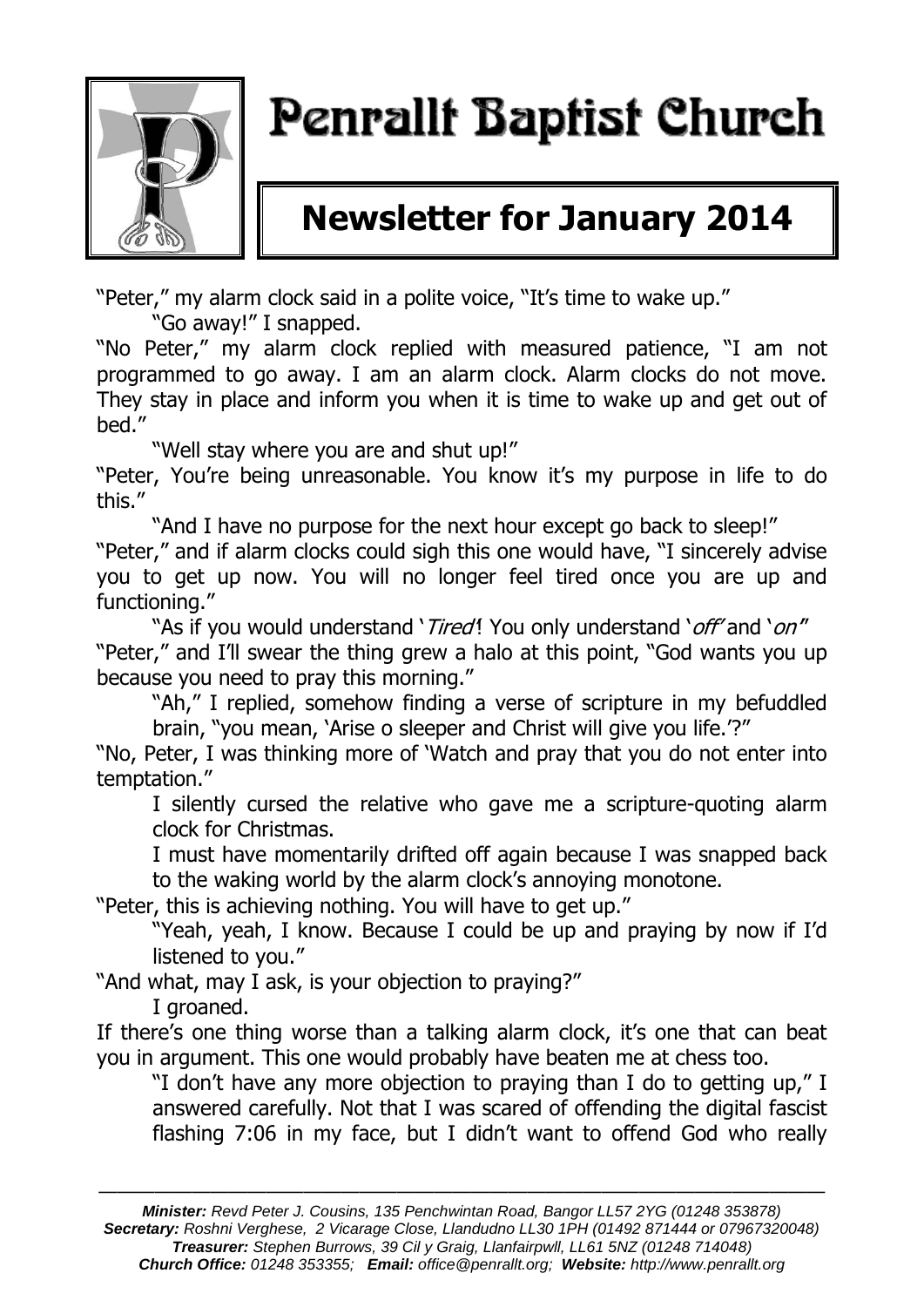would take some answering at this point. "My feeling is that I know I must do both, just not right now."

"And, Peter, that's how you get to go through life without praying. There'll come a moment when you have to get out of bed however you feel. But you can always put off praying. Circumstances are going to leave you with no possibility of staying in bed very soon. But only the most dire straits will force you to pray."

"Yes, yes. I see that. I'm just hoping that God isn't as demanding as you are."

I rolled over and pulled the quilt over my head.

"Peter," said the alarm clock without a trace of menace in its voice, "you do know I can turn into a telephone and ring if you are too obstinate?"

"OK," I whimpered, "I'm getting up."

"Then I am satisfied," said the alarm clock with condescending grace.

"And before you nag me anymore," I conceded, "I'll give my prayer life an overhaul once I've had my breakfast."

The alarm clock slipped quietly into 'time' mode and I'll swear I heard it chuckle.

Join us in our evening services if you too fancy a 'prayer overhaul'.

God bless, **Peter**

THANK YOU: With this edition Gwyneth Brindley is stepping down as editor of the monthly news letter after 32 years of service. Yes, you read that correctly. 32 years and nearly 400 editions. Thank you Gwyneth! You are greatly appreciated. (Please send material for future newsletters to Magnus on 01248 353355 or office@penrallt.org.)

# **SERVICES in JANUARY**

(In the morning services we will continue looking at the book of Acts, while the evening services will follow the theme "Praying through life" as we aim to deepen our prayer life together. Expect interactive Bible Study, videos and homework.)

#### **5 Jan**

#### 10.30am **Why is God's Kingdom dangerous and untameable (to unbelievers)? Ans: Because it's based on forgiveness.**

Acts 9:1-19

- 2.15pm Service at Bontnewydd
- 6.00pm Communion Service: Roger Borlace **One thing I do: forgetting what is behind and straining towards what is ahead, I press on towards the goal.** Phil.3:13,14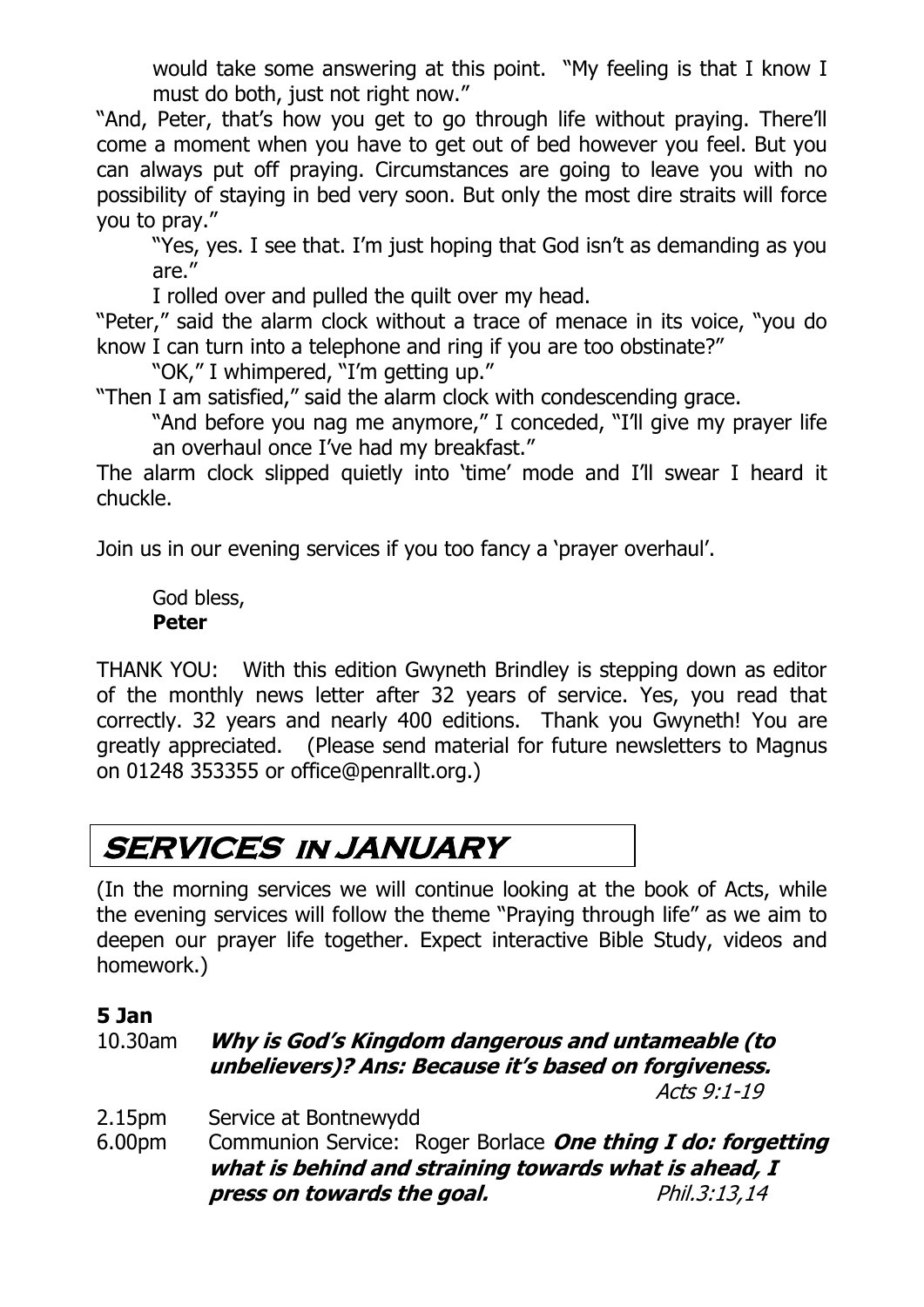| 12 Jan<br>10.30am<br>6.00pm | Go for it, God!<br>The brutally simple question. Do we pray enough?      | Acts 9:32-43                   |
|-----------------------------|--------------------------------------------------------------------------|--------------------------------|
|                             |                                                                          | Luke 18:1-9                    |
| 19 Jan<br>10.30am<br>6.00pm | Gwyn Parry. Do you get it?<br><b>The Overcomers' Prayer</b>              | Mark 8:14-21<br>Exodus 17:8-13 |
| 26 Jan<br>10.30am<br>6.00pm | <b>Communion Service</b><br><b>Reconnecting to God through Scripture</b> | Acts 10:1-28                   |

#### **Our Speakers in January**

**Peter Cousins** is the minister of the church. **Roger Borlace** is a retired Baptist Minister, a member of Penrallt. **Rev. Gwyn Parry** is the minister of Kinmel Bay Church. www.kinmelbaychurch.org.uk

#### **CHURCH LUNCH**

We will host a church lunch on **Sunday January 5th**. Please bring enough buffet style "finger food" for yourselves and one or two others.

#### **Faith Café**

After church from Sunday evening 12th January we will be again hosting Faith Café for students, teenagers and other young adults. Starting around 7:15 pm it is an evening of chat, interviews, music and discussions. There is a short programme at around 7:40 after which you are free to leave or stay and chat.

# **Special Dates in JANUARY**

| <b>Monday 6</b>                       | 7:30 <sub>pm</sub>                                                                                                  | <b>Church Members' Meeting</b>                               |
|---------------------------------------|---------------------------------------------------------------------------------------------------------------------|--------------------------------------------------------------|
| <b>Wednesday 8</b>                    | 10:30am                                                                                                             | Men's Prayer Meeting followed by coffee in<br><b>Options</b> |
| <b>Saturday 11</b>                    | $9:30-1:00$                                                                                                         | Bible Unzipped in Rhos on Sea Presbyterian<br>Church         |
| <b>Monday 13</b>                      | 7:30 <sub>pm</sub>                                                                                                  | Worship Committee at Magnus' house.                          |
| <b>Thursday 23</b>                    | Week of Prayer for Christian Unity service in<br>7:30pm<br>Penrallt (see below for more details of other meetings). |                                                              |
| <b>Monday 27</b><br><b>Tuesday 28</b> | 7:30pm                                                                                                              | <b>Missions Group Meeting</b><br><b>Alpha Reunion</b>        |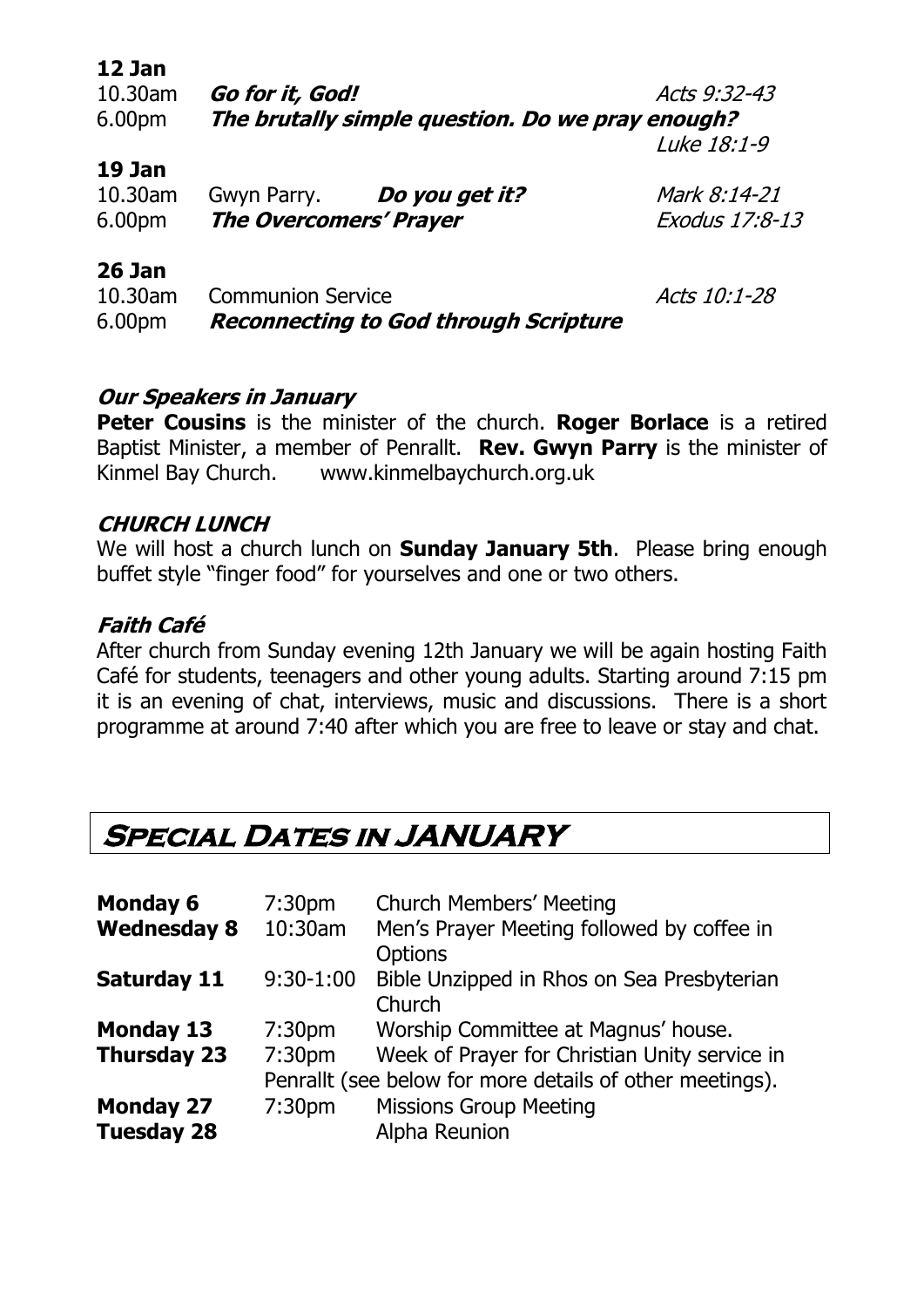#### **Week of Prayer for Christian Unity**

| <b>Monday 20</b>   | 7.30pm in the Cathedral – Opening Service with quest<br>speaker Rev Keith Clements (former General Secretary of |
|--------------------|-----------------------------------------------------------------------------------------------------------------|
|                    | the Conference of European Churches)                                                                            |
| <b>Tuesday 21</b>  | 2.00pm in the Friends Meeting House, Dean Street                                                                |
|                    | Wednesday 22 7.30pm in Pendref, High Street                                                                     |
| <b>Thursday 23</b> | 7.30pm in Penrallt                                                                                              |
| Friday 24          | 7.30 pm in Our Lady and St James'                                                                               |

### **Weekdays**

**Please check with the contact people when there are meetings this month.**   $HG = Home$  Group

| <b>Day</b> | <b>Time</b>          | <b>Details</b>                             | <b>Contacts</b>                                        |
|------------|----------------------|--------------------------------------------|--------------------------------------------------------|
| <b>Tue</b> | 8.00pm               | HG, Nilgiri                                | Joan Beer (353874)                                     |
| Tue        | 7.30pm               | HG, Tyddyn Isaf, Menai<br><b>Bridge</b>    | Magnus Forrester-Barker<br>(717570)                    |
| <b>Wed</b> | 10.30am              | Men's Prayer Meeting                       | Peter Cousins (353878)                                 |
| <b>Wed</b> | 2.00 <sub>pm</sub>   | Carers' Home Group                         | Carol Morris (208407)                                  |
| <b>Wed</b> | 7.00pm               | Students' Homegroup<br>(in Peter's office) | Ben Bowden-Pickstock<br>(07872 531601)                 |
| <b>Wed</b> | 7.30pm               | HG, The Nomads                             | Jess & Seamus Adams (421185)<br>Susan Cousins (353878) |
| <b>Wed</b> | 7.30pm               | HG, Bethesda                               | Jon & Deb Stammers (602868)                            |
| <b>Wed</b> | 6-9pm                | HG, Maes Y Dref                            | Bryan & Ann Collis (353173)                            |
| <b>Wed</b> | 8.00pm               | HG, Grŵp Cymraeg                           | Owen & Nia Lloyd Evans (352634)                        |
| Thu        | 10.30am              | Post-Alpha Bible Study                     | Sue & Lawrence Moss (713793)                           |
| Thu        | 7.30pm               | HG, Llanfairpwll                           | Sue & Lawrence Moss (713793)                           |
| Fri        | 10.30am<br>- noon    | <b>Cheeky Monkeys</b>                      | Joan Rymer (713003)                                    |
| Fri        | $10.30 -$<br>12.30pm | HG, 6 Maes y Dref                          | Anne Collis (353173)<br>anne@collis66.freeserve.co.uk  |
| <b>Sat</b> | 8.30am               | <b>Prayer Meeting</b>                      |                                                        |

# **NEWS OF PEOPLE**

**Malcolm Stammers** had open heart surgery just before Christmas and is recovering. **Ian Kelso** is much recovered after his surgery.

Hearty congratulations to **Sarah Plum** on her accreditation as a Cognitive Behavioural Therapist by the British Association of Behavioural & Cognitive Psychotherapies.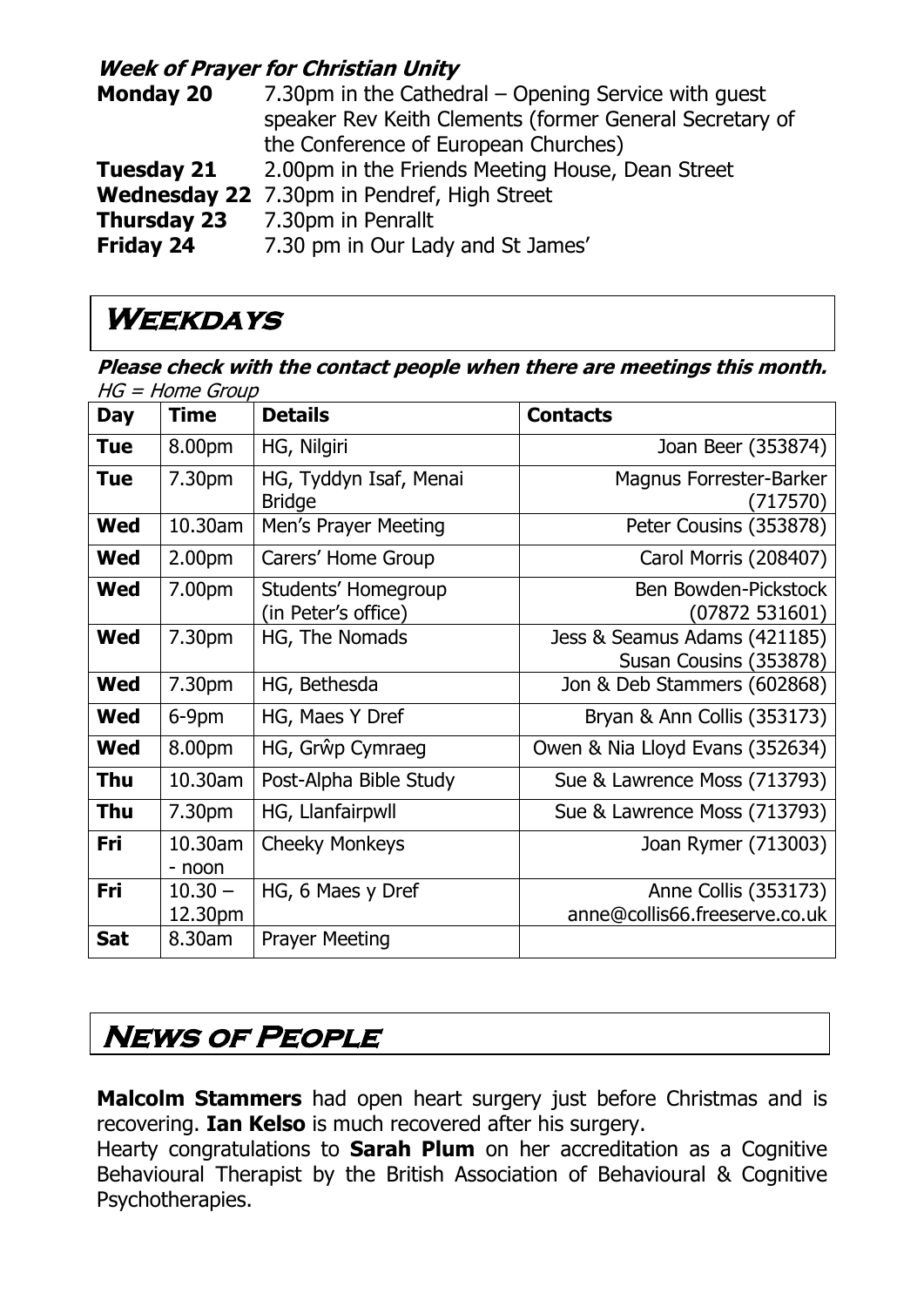#### **Children's Birthdays in January:**

**1 st:** Ben Thomas; **3 rd:** Belle Owen; **18th:** Jay Mapatac; **19th:** Sian Snyman; **20th:** Miriam Harmens; **25th:** Amy Owen; **30th:** Luke Hearth

### **Noticeboard**

- **Men's Prayer Meeting Wednesday 8 January 10.30am** The men will meet for prayer as usual on Wednesday morning. Time spent  in prayer will be followed by coffee in Options. All are welcome to join us.
- **Penrallt Walking Group Monday 20 January 10.30am** The church walking group is meeting outside the pub in Llanddona at 10.30 on Monday Jan 20th to go for a short ramble, down to the beach, along to the car park, and back up the fairly steep road to the pub, after which we're invited to the home of Roger & Pat for a simple lunch of soup, bread and cheese.

If you need help with transport, ring Roger & Pat, 01248 713146.

#### **Bible Unzipped**

Bible Unzipped is run by a group of local ministers who have a passion for Biblical Theology. Its aim is to unpack Scripture with those interested in learning more than can be offered in a Sunday sermon. It also equips those leading in the church with some tools for studying and teaching from the Bible. The histories of the texts themselves, the different ways they have been interpreted and their use for contemporary life and personal devotion will be considered.

Bible unzipped meets monthly on a Saturday morning at Rhos-on-Sea URC from 9:30am to 1pm, usually on the second Saturday. Each morning includes three sessions which develop a theme through the term. The themes for this term are: Mark's Gospel, Bible Translation and The Time Traveller's Guide to the Reformation (taught by Peter).

The course is free and Peter has room in his car for 4 others if you are interested.

#### **Vote For Street Pastors**

Help Street Pastors obtain a grant of £3,500 by voting for them online. The money comes from assets seized from criminals under the Proceeds of Crime Act and funds from the Police and Crime Commissioner and is available for community projects to help cut crime and reduce antisocial behaviour. Vote and ask your families and friends to do so.

Please visit the website:

[http://www.north-wales.police.uk/contact/your\\_community\\_voting.aspx](http://www.north-wales.police.uk/contact/your_community_voting.aspx) You can vote either through the medium of English or Welsh. You are asked to select your area; please select "Gwynedd", scroll down to "Bangor Street Pastors", click "vote for this project" and then confirm your vote.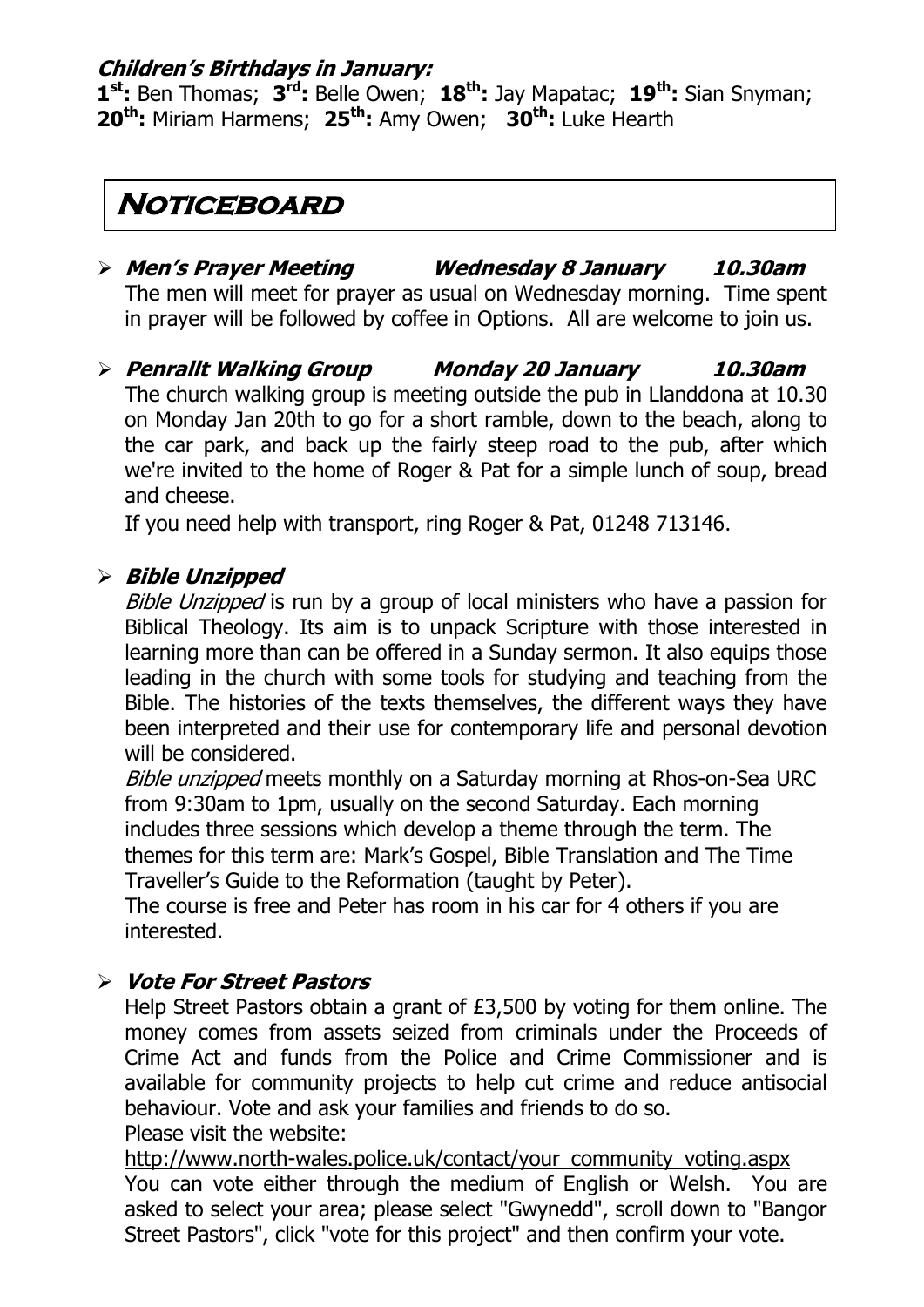#### **Homeless in Bangor**

Please do not give money directly to the homeless in Upper Bangor. We have found in the past that it has encouraged aggressive begging on the church premises by people who have a history of violence. You will find brown envelopes in the porch to put your gift in. This will buy vouchers which are distributed to the homeless by the Cathedral via St Mary's Shelter. The total so far collected is £4518.

#### **The Prayer Room**…

…is open before and after the service for quiet prayer. Penrallt is a place of prayer, so make use of this sacred space.

#### **Pray for Penrallt Every Day**

Sign up to receive our prayer diary by e-mail every Monday morning by sending your request to: [office@penrallt.org.](mailto:office@penrallt.org)

If you have some subject for prayer, either send it in by e-mail, or fill in one of the pink cards, which are available in the porch, and place it in the visitors' cards box or give it to Peter or Magnus.

#### **Pastoral Help**

If you have pastoral concerns please contact Peter or one of the other members of the Pastoral Care team.

Pat Borlace 713146; Judy Stammers 364394; Geoff Moore 410582 Helen Thomas 600174

**Deadline for next month's newsletter** Sunday 19 January Please send information to Magnus [\(office@penrallt.org](mailto:gwyneth@brindley-wales.com) or 353355)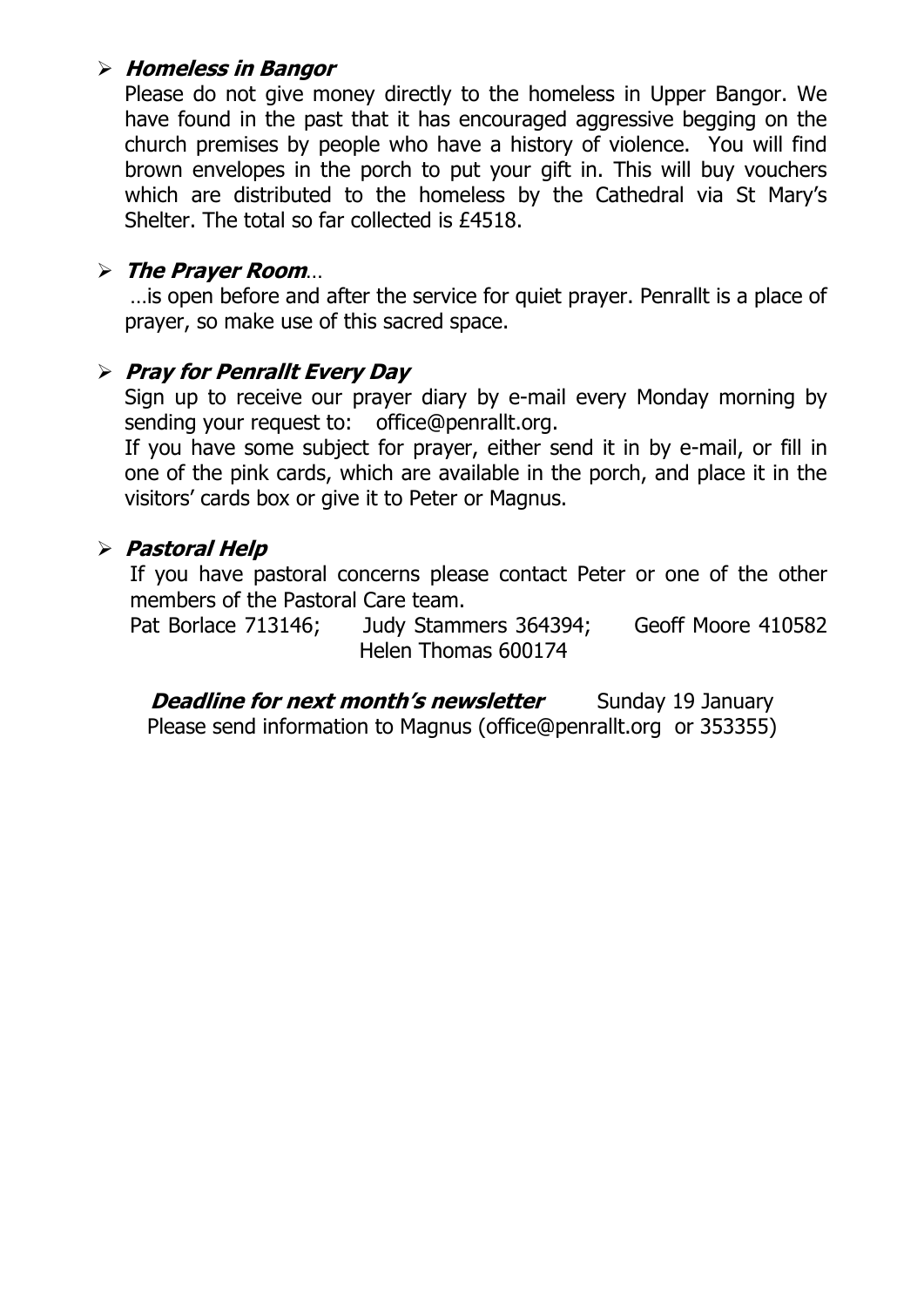# **Focus on…**

#### **Street Pastors – from Bangor to Badagry**

Having served as a Street Pastor within the Bangor team since its inception three years back, I felt particularly blessed when asked to consider going to Badagry, Nigeria to train, commission and launch the sixty plus street pastor delegates, marking the first SP initiative in Nigeria and indeed in the African continent. Our team from the Ascension Trust was made up of Pastor Jimi Adelede, a Nigerian by birth himself, as project leader, Michael Freeman and I as trainers. I could write volumes on the extremely tense daily living we did as the direct consequence of political unrest, terrorism, total lack of law and order, excessive presence of guns and check points and the overwhelming corruption; one never felt safe. But then that would negate the sheer delight of working with these simple, lovable people from the little town of Badagry about forty miles north of Lagos.



The town struck us as dirty, dusty, poor and chaotic but in a way we fell in love with it as days went by! The temperature was soaring over 39 degrees with the humidity to match. We had to rewrite the training materials in such a way that we do the whole lot in four days working from 3 to 7pm as most people came after work and nobody went out anywhere after 8pm unless one wanted to be picked up and put in prison or get shot at. Considering that the UK street pastors complete their training over a period of months, covering